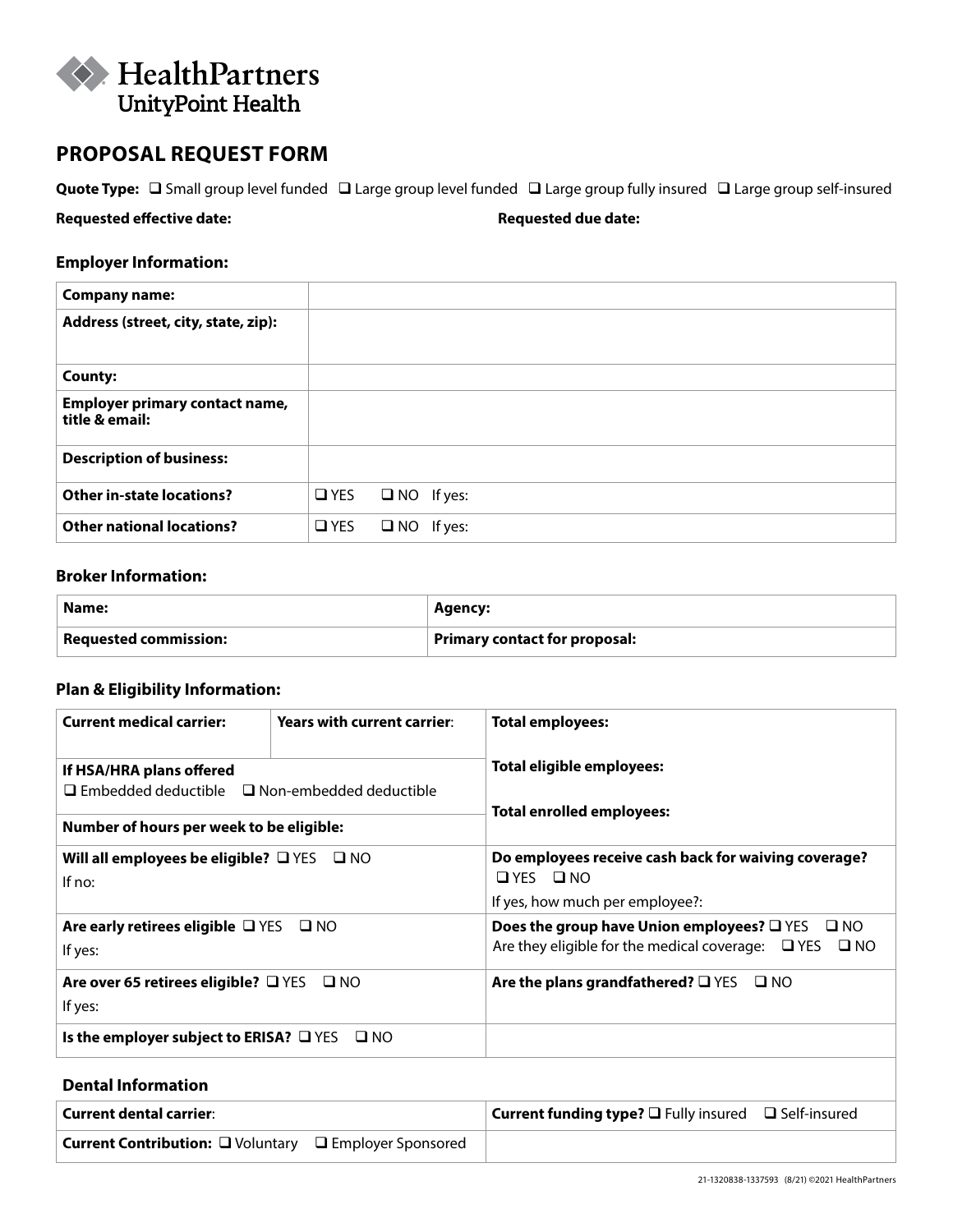

#### **Employee and employer contribution**

Please complete with monthly contributions for each plan (\$ or %). OR attach a contribution page with the proposal request.

|                       | <b>EMPLOYER</b><br>contribution<br>$$$ or $%$ | <b>EMPLOYEE</b><br>contribution<br>$$$ or $%$ | Annual<br><b>EMPLOYER</b><br><b>HRA</b><br>Contribution | Annual<br><b>EMPLOYER</b><br><b>HSA</b><br>Contribution | <b>EMPLOYEE</b><br>contribution<br>$$$ or $%$ | <b>EMPLOYEE</b><br>contribution<br>$$$ or $%$ | Annual<br><b>EMPLOYER</b><br><b>HRA</b><br>Contribution | Annual<br><b>EMPLOYER</b><br>HSA<br>Contribution |
|-----------------------|-----------------------------------------------|-----------------------------------------------|---------------------------------------------------------|---------------------------------------------------------|-----------------------------------------------|-----------------------------------------------|---------------------------------------------------------|--------------------------------------------------|
|                       |                                               | Plan 1                                        |                                                         |                                                         |                                               |                                               | Plan <sub>2</sub>                                       |                                                  |
| Enter plan name:      |                                               |                                               |                                                         |                                                         |                                               |                                               |                                                         |                                                  |
| Employee (EE)         |                                               |                                               |                                                         |                                                         |                                               |                                               |                                                         |                                                  |
| $EE + Sp$ or $EE + 1$ |                                               |                                               |                                                         |                                                         |                                               |                                               |                                                         |                                                  |
| $EE + Child (ren)$    |                                               |                                               |                                                         |                                                         |                                               |                                               |                                                         |                                                  |
| $EE + Family$         |                                               |                                               |                                                         |                                                         |                                               |                                               |                                                         |                                                  |

|                       | Plan <sub>3</sub> |  |  | Plan 4 |  |  |  |
|-----------------------|-------------------|--|--|--------|--|--|--|
| Enter plan name:      |                   |  |  |        |  |  |  |
| Employee (EE)         |                   |  |  |        |  |  |  |
| $EE + Sp$ or $EE + 1$ |                   |  |  |        |  |  |  |
| $EE + Child(ren)$     |                   |  |  |        |  |  |  |
| $EE + Family$         |                   |  |  |        |  |  |  |

If contributions differ between employee classes or bargaining units, please explain or attach details:

#### **Funding and rate tiers:**

| <b>Current funding type</b>                                                                                          |  | $\Box$ Fully insured $\Box$ Self-funded $\Box$ Level Funded $\Box$ 105 fund/partial self-funding                               |
|----------------------------------------------------------------------------------------------------------------------|--|--------------------------------------------------------------------------------------------------------------------------------|
|                                                                                                                      |  | <b>Requested funding type</b> $\Box$ Fully insured $\Box$ Self-funded $\Box$ Level Funded $\Box$ 105 fund/partial self-funding |
| <b>Requested rate tiers:</b> $\Box$ 2-tier $\Box$ 3-tier $\Box$ 4-tier (2-tier not available for Level Funded quote) |  |                                                                                                                                |

#### **For self-funded quote:**

|                                         | Current                      | <b>Requested</b> |
|-----------------------------------------|------------------------------|------------------|
| <b>Specific deductible</b>              |                              |                  |
| Contract type (12/15, 15/12, paid)      |                              |                  |
| Aggregate coverage                      | $QYES$ $QNO$                 | OYES ONO         |
| <b>Aggregate corridor</b>               |                              |                  |
| <b>Aggregating specific deductible?</b> | $\Box$ YES $\Box$ NO If yes: |                  |
| <b>Any current lasers?</b>              | $\Box$ YES $\Box$ NO If yes: |                  |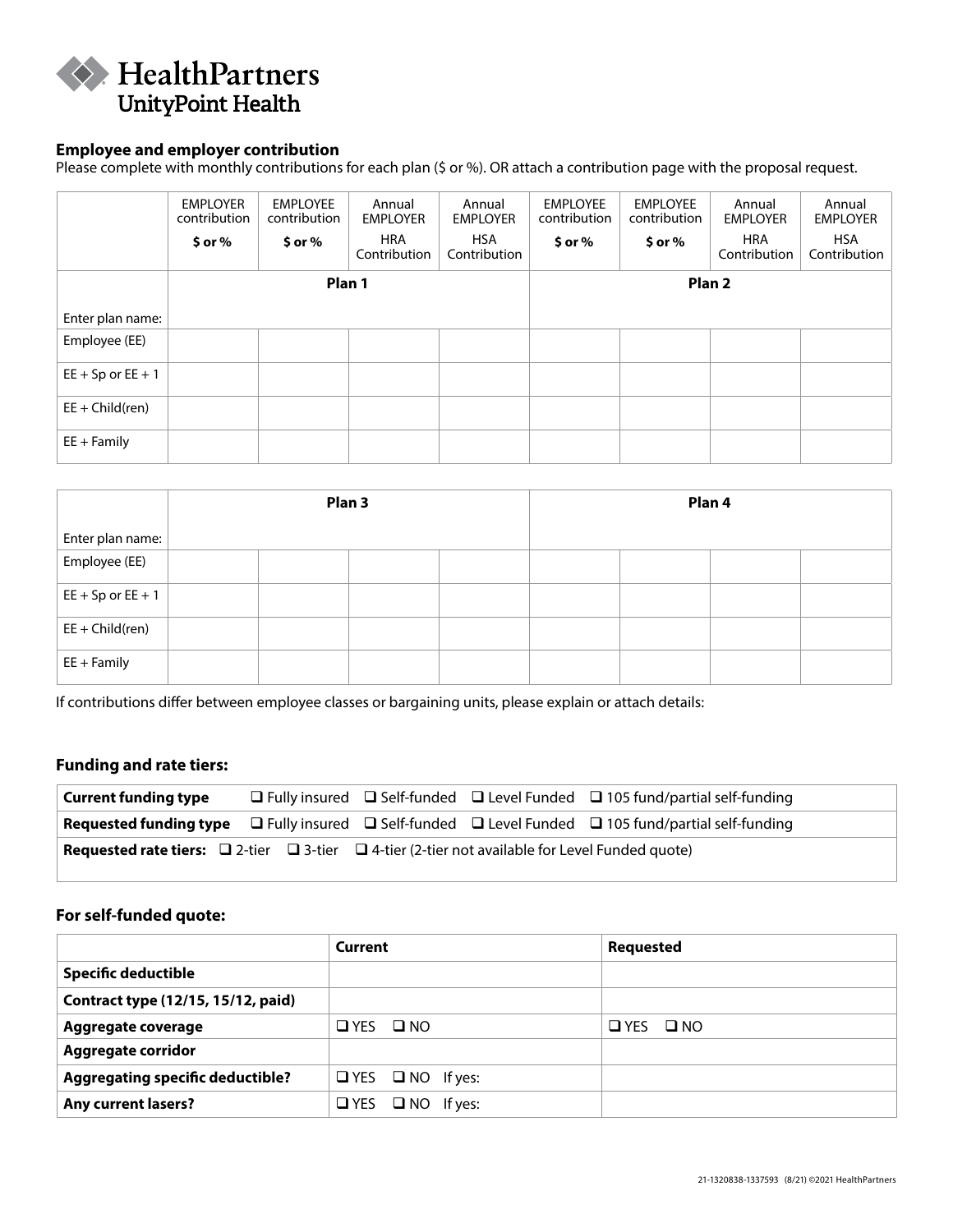

#### **For level funded quotes:**

|                                                                          | Current              | Requested     |
|--------------------------------------------------------------------------|----------------------|---------------|
| <b>Specific deductible</b>                                               |                      | \$30,000      |
| Contract type (12/18, 15/12, paid)                                       |                      | 12/18         |
| Aggregate coverage                                                       | $\Box$ YES $\Box$ NO | 110% corridor |
| Requested plan design and network:<br>(see SI EZ plan guide for details) |                      |               |

#### **Complete the wage and tax and COBRA sections below ONLY for small group level funded or health history groups**

#### **Employees and owners not accounted for on quarterly wage and detail report**

Please use this space to account for employees and owners **NOT** included on the State Employer's Quarterly Wage and Detail report. Additional documentation may be required regarding owners.

| Employee/owner name | Social security number* | Hire date | Termination date | # Of hours worked |
|---------------------|-------------------------|-----------|------------------|-------------------|
|                     |                         |           |                  |                   |
|                     |                         |           |                  |                   |
|                     |                         |           |                  |                   |
|                     |                         |           |                  |                   |
|                     |                         |           |                  |                   |

#### **Former employees enrolled with COBRA coverage**

Please use this space to account for former employees covered by COBRA continuation. Indicate either the notification date if the individual is currently under COBRA or the cancellation date if an individual's COBRA coverage is terminating.

| Former employee name | Social security number * | Notification date | Cobra termination date |
|----------------------|--------------------------|-------------------|------------------------|
|                      |                          |                   |                        |
|                      |                          |                   |                        |
|                      |                          |                   |                        |
|                      |                          |                   |                        |

*\*Employee's social security number is used for IRS tax reporting regarding the health plan. It does not have any impact on the application or enrollment.*

#### **Additional information:**